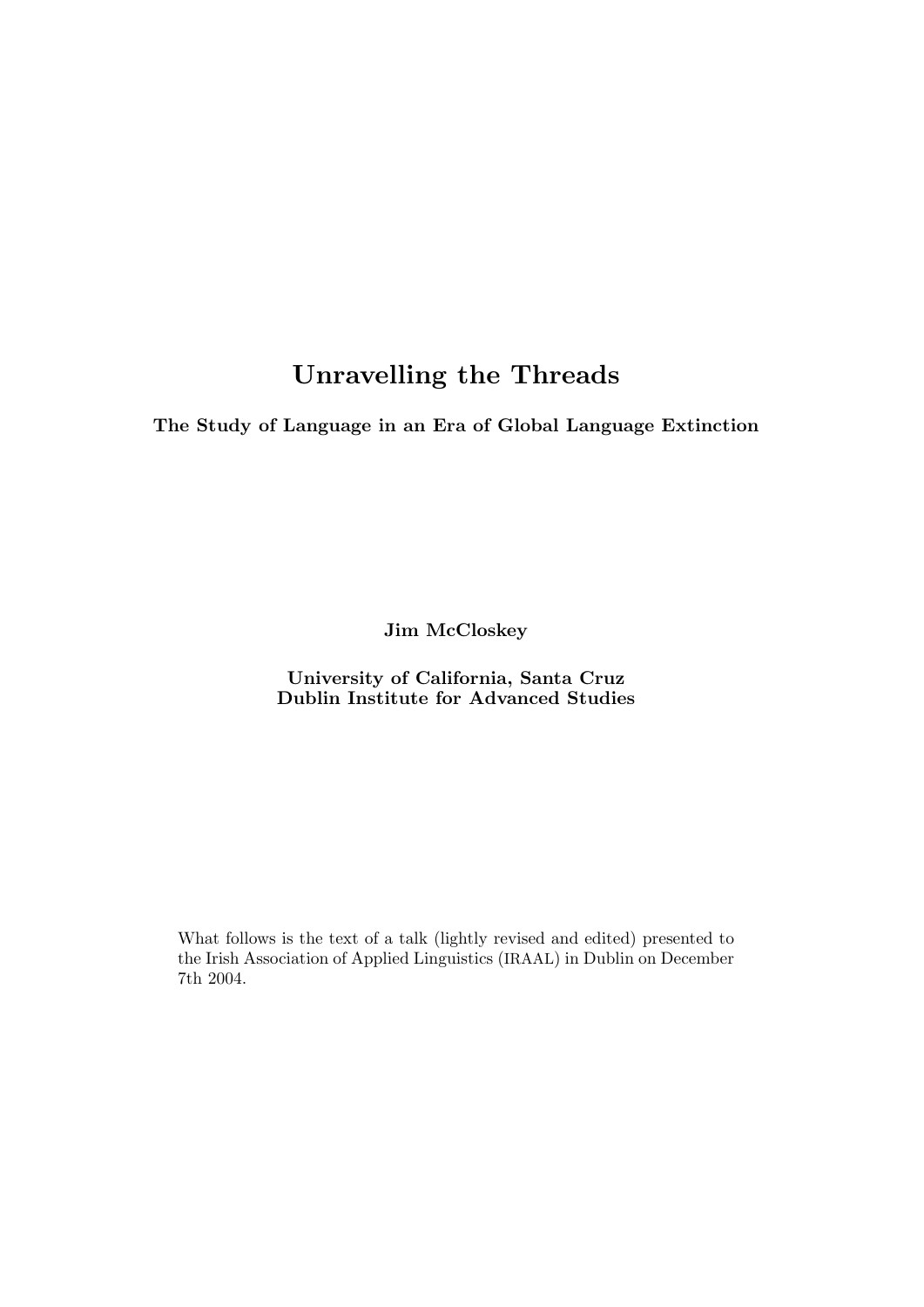# The Study of Language

Behind my eyes, inside my skull, there is a piece of meat about the size of a large grapefruit or a small melon—my brain. You have one too, fortunately. Now the cells in that piece of meat are not enormously different from the cells in the calf of my leg, or, for that matter, from the cells in a piece of cabbage or in a grapefruit. Nevertheless there is something about the patterns of connectivity that hold among those cells that mean that this piece of meat is (in the standard phrase of the biologist) the single most complex object in the natural world.

The challenge of understanding how that piece of meat accomplishes its customary but extraordinary tasks is one of the great challenges of human intellectual life.

One small portion of that organ is devoted to the organization and use of language—an area just forward of and slightly above my left ear. It covers, in total, maybe one square centimetre of the cortical surface.

Understanding how that tiny area of flesh can subserve all the complex functions that we call language is what linguistics (of the kind at least that I am engaged in) is all about.

And that is one of the things that I meant to refer to when I offered Anne the weird and deliberately ambiguous title Unravelling the Threads. I meant to refer to the effort of unravelling the threads of complexity in a way that will give us some understanding of how that square centimetre of flesh does its miraculous work—one part of the even bigger effort to understand the warf and weft of our mental lives.

Viewed in this way, then, the properties and functions of this square centimetre of cortical tissue are a physical part of the natural world, as much a piece of the natural and physical world as a lemon, say, or an iceberg, or a mammal, or a tectonic plate, or a quark. And we can approach the study of language, ultimately the study of this square centimetre of brain tissue, in exactly the same way as we would approach the study of any other aspect of the natural world—the way we would study electromagnetism, or gravity, or biological evolution, or whatever.

And one temptation that we will want to resist (and which will present itself in all sorts of tricky and surreptitious forms) is the temptation to treat this phenomenon as semi-magical or as requiring special modes of explanation—different from those needed to understand other aspects of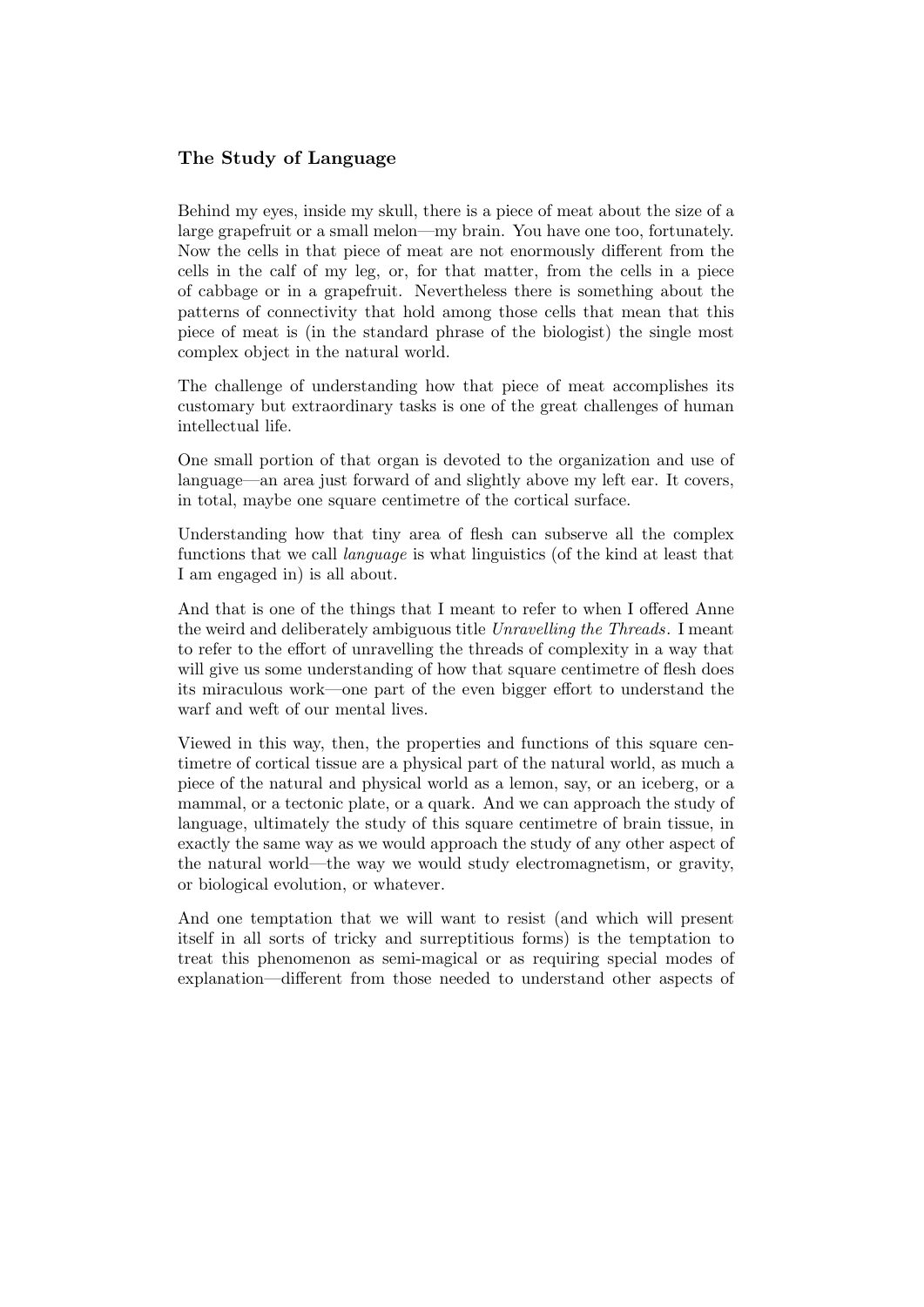the natural world—just because it is one of the things (on some views the thing) which makes our species special.

At the most basic level, then, what we face is a standard kind of problem in science—a very, very hard problem (one that might well be intrinsically beyond our powers to solve), but one that is not different in its essence from other kinds of problems addressed by the methods of the natural sciences.

Viewed in this way, the study of language and language-ability is one aspect of a larger effort—the effort to construct a scientific (that is, rational) understanding of human mental life. Our ignorance here is profound. We understand at present hardly anything about these matters. But there are two areas of investigation in which at least an initial toe-hold of understanding has been achieved—the area of vision and the area of language. Here, naturally enough, I'll be concerned only with language and language ability.

What I've just outlined is what you might call the biological view of language in which the problem of understanding language ability in humans is conceived of as being of the same logical type as the problem of understanding, say, how bats use echo-location to detect their prey, or the problem of how birds manage complicated navigational calculations as they migrate. Within that broad viewpoint, one nexus of ideas has been particularly important and has been particularly fruitful in stimulating useful work—a set of ideas associated with Noam Chomsky and developed by him and a great many others in collaboration.

This set of ideas, which I will try to outline briefly in what follows, offers a way of understanding some of the most fundamental observations about natural language and (as any good theory should do) unifies and grounds those observations in a beautiful way. To get a feeling for what this theory is, and for what its relevance might be to issues of language-extinction, I want to quickly review eight fundamental truths about the nature of language and review the understanding of those observations that the theory provides.

- $\blacksquare$  Human languages are intricate and open-ended (*i.e.* recursive) systems of extraordinary complexity (not one language has ever been fully described). Despite this ...
- The development of language ability in a child takes place with extraordinary rapidity. Most children master the intricacies of several languages before they can tie their shoe-laces.
- There is a critical period effect. That is, if a child is exposed to natural language within the critical period, language growth is smooth and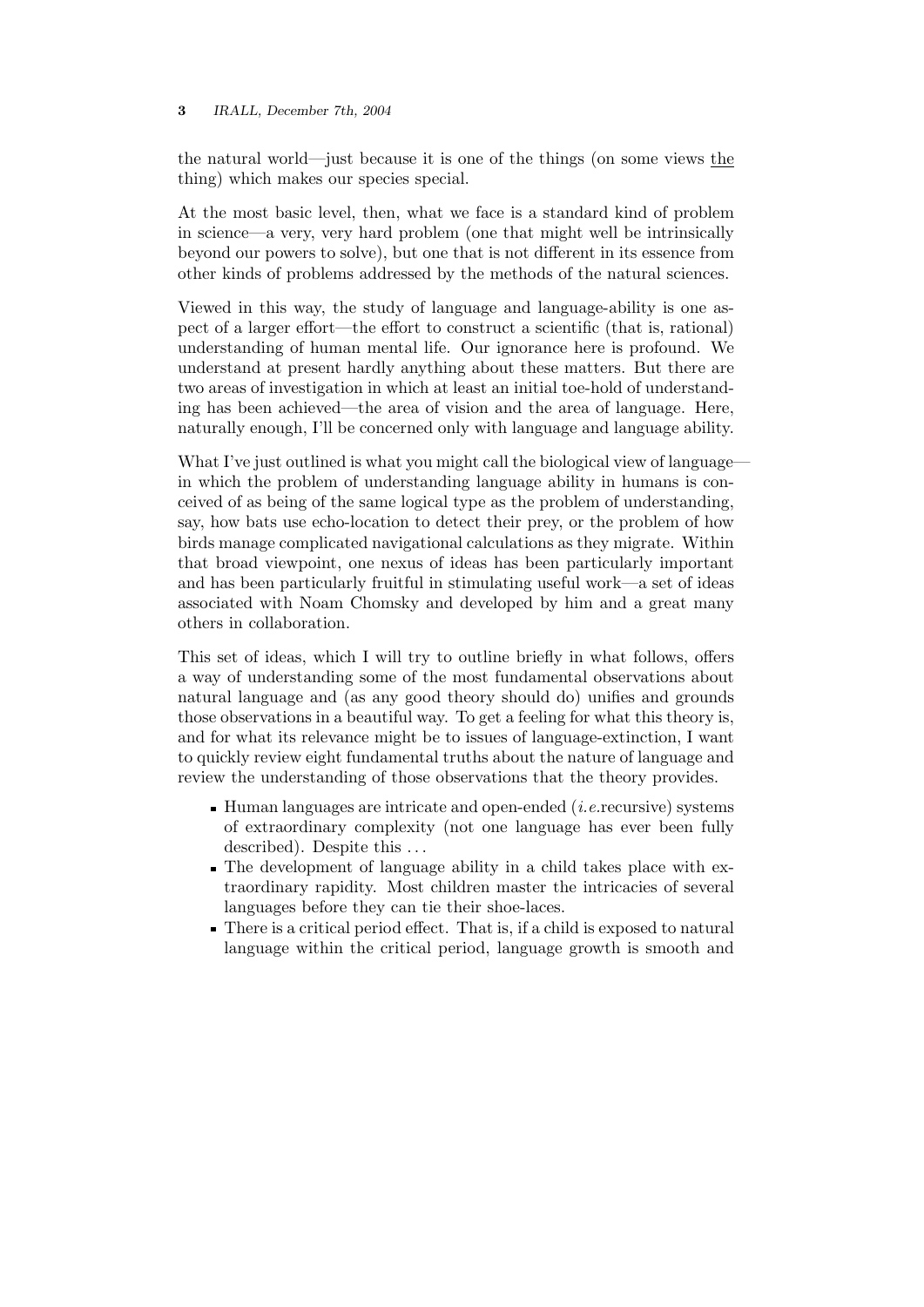effortless. If exposure takes place too late, language growth will be impaired or will not take place at all.

- Children in widely separated times and places and 'learning' very different languages go through a common sequence of maturational steps as language development proceeds.
- Language development takes place in the absence of explicit instruction and error-correction plays only a marginal role in the process.
- Despite an initial appearance of heterogeneity and variety, the differences among known human languages are actually rather small. There are deep and detailed commonalities of structure across languages and language families separated by large tracts of time, space and cultural distance.
- The ability to learn and use a natural language is specific to the species homo sapiens.
- The ability to learn and use a natural language is uniform across the species.

Every one of these claims is controversial, and we could spend the rest of the night poring over any one of them. My own assessment is that they are all well supported by the available evidence. Say this is so. How are we to understand these facts about the world? The understanding proposed in the Chomskyan mode comprises these elements:

- Human beings come to the world with a biologically determined and physically realized language faculty. That is, we are 'language ready'—shaped by our biology to expect to encounter language around us and prepared for the encounter.
- The experience of language used in a community is what awakens the language faculty.
- The language faculty, once awakened, shapes and guides the growth of grammars in the child—grammars for all the systems she has to master as she comes to maturity in the network of communities to which she belongs.
- Hence the speed, ease and regularity of language acquisition.
- Hence the critical period effect for language, since critical period effects are characteristic of biologically driven development in general.
- This genetically determined language faculty also imposes limits on possible outcomes (there are certain imaginable systems which are not learnable and which are not possible human languages).
- Hence the commonalities of structure found across languages and language-families. Why are Hebrew, Irish and Chamorro so simi-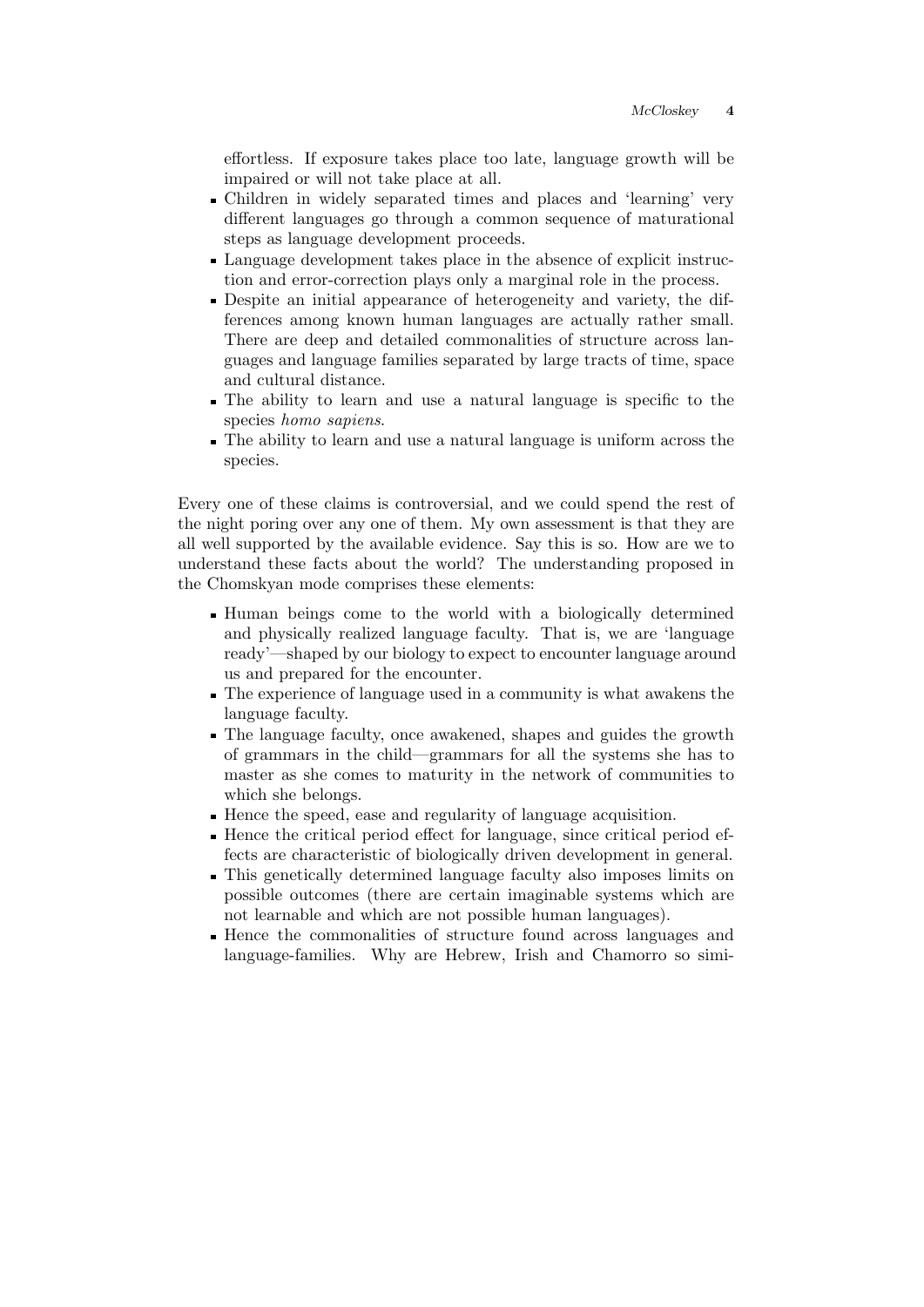lar? Because they happen to have wandered, by accident, into the same regions of a very limited possibility-space.

The faculty of language is part of human biology (ultimately). It is therefore unsurprising that it should be unique to humans (like bipedal posture) and also unsurprising that the ability to learn and to use a language should be as uniform across the species as the ability to see or the ability to learn to walk.

This set of ideas constitutes one of the most beautiful theories in all of modern science. Like any great theory, it grounds and unifies an array of seemingly disparate observations in a single set of very simple and general ideas. Exploring and fleshing out these ideas remains (in my view) the single most exciting intellectual adventure that a person interested in language and language-structure can embark on today. Further, the effort of exploring, expanding on, and questioning those ideas has resulted in an explosion of new knowledge about language and languages over the past 40 years or so. This is just what one would ask of, and hope for in, a successful theory.

Nevertheless, when confronted with this general view, many people are made unhappy. Many feel that its biological and individualistic emphasis undercuts and excludes what they see as the central, the crucial thing about the nature of language—its rootedness in community and culture, in social practice.

I've never understood this unease, this objection, myself. I see no conflict whatever between the Chomskyan view I've just outlined and the understanding of language as cultural and social practice. Now that's a topic for another day, and I don't want to linger on it here, but let me make too small observations.

First: on the view just outlined, the kind of experience which awakens the language instinct and sets it to work is the experience of language in a community. Nobody imagines that listening to tapes is going to be enough to prod that faculty into life and activity. In this, vision differs from language. For the mere physical experience of light (within the bounds of the critical period for vision) is enough to awaken the faculty of vision and bring it to life. But the corresponding triggering experience for the language faculty is the experience of living language in a community—the warm, reciprocal, and playful crosstalk (teasing, scolding, warning, joking, singing. imitating) that is the child's first experience of the languages she must master.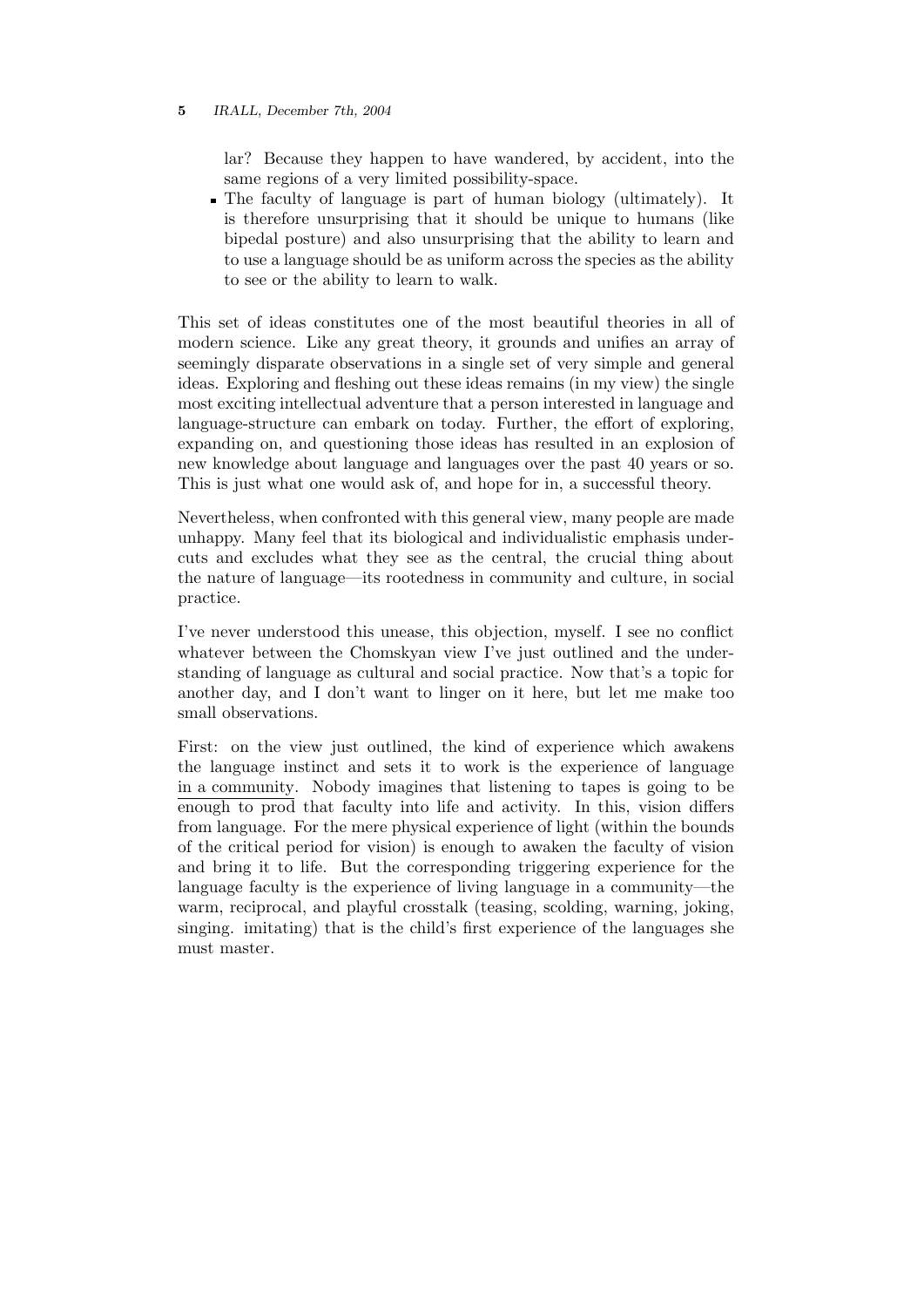Secondly, there is an interesting analogy here with walking. Nobody doubts that learning to walk is a biological process under the control of a geneticallydetermined bio-program. It would be irrational to believe otherwise. But walking is also a social and cultural practice with important symbolic and cultural functions. We learn to walk under the watchful eyes of parents, siblings and peers, and their encouragement and guidance seems (to us and to them) to be central in our learning to walk. Further, we don't just have to learn to walk; rather we have to learn to walk in the particular way or ways that are right for the various interlocking communities that we are members of. There are men's walks and women's walks. There is a distinctive working-class Derry walk, and there is a distinctive walk for women from the midwestern states of America. No-one (as far as I've ever heard) imagines any conflict between the view of walking as a central social and cultural practice, important in our symbolic lives, and the view of walking as an ability under biological and genetic control, shaped in turn by the mechanisms of evolution. But so it also goes with language. There is no conflict, as far as I can see anyway, in any of this.

# The Critical Period and its Consequences

In this larger context, I want to draw out a couple of more particular themes.

The gift of a language faculty is one of the greatest gifts we have been presented with by whatever or whoever designed us. It enables every human child to accomplish the intellectual miracle of learning at least one (more often several) systems of astounding complexity—complexity of a kind that has so far defied all scientific analysis. No scholar or scientist has any understanding of how the grammars of Chinese or Irish or English work, but young children internalize their grammars effortlessly. If placed in the right environment, those same children will furthermore internalize all three simultaneously, with ease and with grace. For thousands of years parents, uncles, and grandparents in immigrant communities around the world have watched in grateful awe as their youngest children have put this magical ability to use and have come to control with no apparent effort the new languages around them and have thereby come to act for parents and grandparents as translators, interpreters and spokespeople.

This magical ability to absorb language from the environment belongs to children and to children alone, and there comes a point when it evaporates. The window opens around the 33rd week of gestation—a point at which the auditory system has matured, the foetus is bathed in noise within the womb, and somehow has the ability to distinguish those noises that are language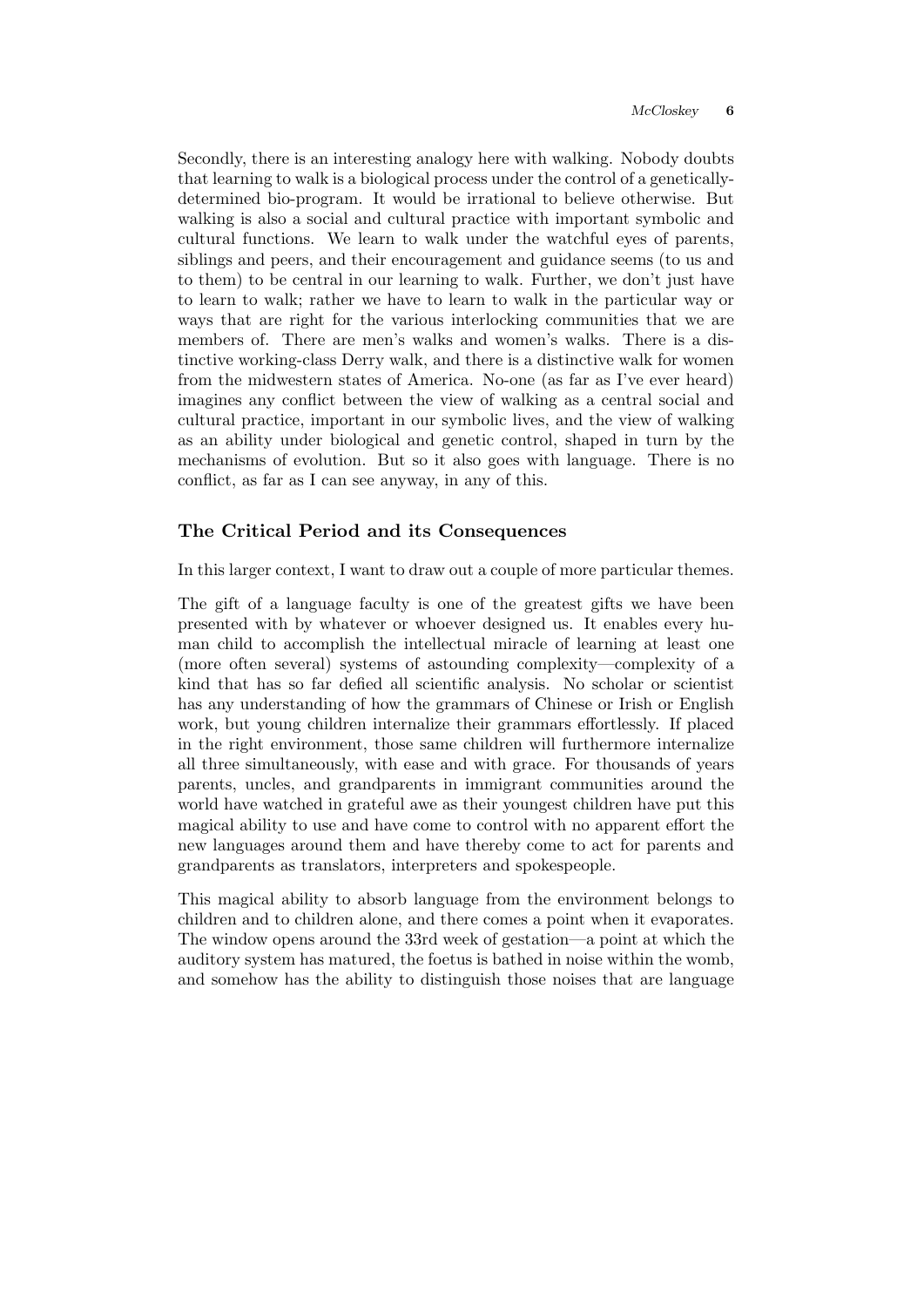from those noises that are not. The window closes around the age of 10 or 11, at the time of the onset of puberty. And then it's gone.

There is a great puzzle for evolution in this. If the ability to absorb languages is so useful to us (and it surely is), why hasn't evolution ensured that it will stay with us into adulthood? I don't think anyone knows the answer to that question (though there is some speculation), but what is clear is that that property (the existence of a critical and a limited window for the growth of some capacity) is a completely general property of biologically driven development—both physical and cognitive. It's the evolutionary price we pay, so to speak, for the gift of language as we have it.

But that in turn introduces a certain kind of fragility into the system. For it means that the window of time during which a language can be passed on intact to a new generation is relatively short—ten brief years.

And that brings us to the second theme. For so far we've been talking about unravelling threads in the sense of trying to understand how a beautiful and complex object is put together. But now we should look at a different, and less happy, understanding of the metaphor. And here we're looking not at a conscious and creative effort to understand complexity, but rather at the unravelling of the web of linguistic diversity that has been a steady feature of human life on earth for tens of thousands of years but which is disappearing in our own time.

# The Unravelling of Linguistic Diversity

Probably everyone here knows what is happening. Languages are today disappearing at a rate never before seen in human history—in first world communities, in third world communities, on every continent. Small and medium-sized languages of apparent vibrancy are being swept aside and are being replaced by a handful of languages of global reach. When we talk about these matters here, we generally focus on the role of English and its apparently unstoppable march across the globe. Whether or not English will continue in this role is interesting and debatable. There is more than one sign at present that the true language of global dominance will soon be Chinese rather than English. We may well now be at the exact pivot-point of that change, and that's a struggle that is going to be interesting to watch.

But it is also, in a certain sense, unimportant. For what is clear is that the economic, political, technological and cultural forces that are driving these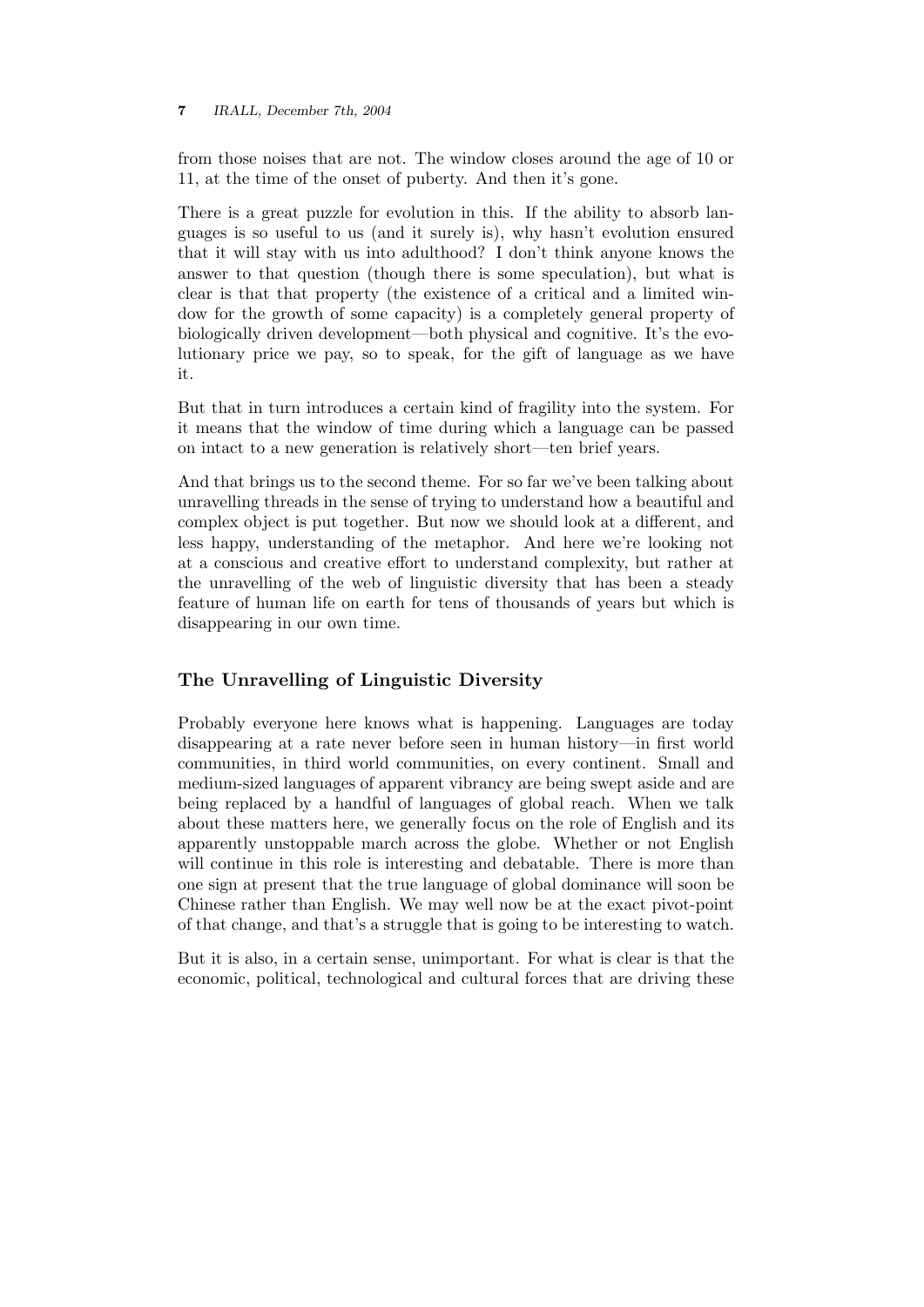transformations are not going to change or abate any time soon. With that, we're stuck.

Nor do I want to dwell here on what the consequence of these changes are—for people like me, the loss of huge masses of crucial scientific data, for the people of the world, the loss of crucial cultural and intellectual resources—histories, chants, philosophies, dirty jokes, novels, puns, prayers, operas, curses, poems, metrical schemes, songs, satires—all that rich store of stuff that has amused us and educated us and guided us over thousands of generations. The question of why all that matters has been well rehearsed in public before.

What I would like to do instead is to think a little about how understanding this larger context can change our thinking about our own experience (the Irish experience I mean), and how the Irish experience can contribute to and enliven discussion of the broader issues.

Finally, I also want to draw out some connections with the themes of the first part of the talk.

# Breaking the Generational Link

How does language-extinction come about? There are probably two slightly different paths:

1. A local language can become so associated symbolically with poverty, oppression and marginalization that it becomes an object of hatred for its own speakers and is actively thrown off by them. There emerges an evil kind of cooperation between external cultural managers and prominent figures within the marginalized community (teachers, priests, politicians . . .) to eliminate use of the language and discourage its transmission. This is probably what happened in the case of Irish in the 19th century, and it has also been the fate of numerous Native American languages. (Signed languages might well have suffered a similar fate after the Milan conference, if there had been an alternative language which deaf people and deaf communities could actually use.) This is also the mechanism by which, with the eager intervention of the French state, Breton has ben so reduced in recent decades.

2. Languages can also be lost through a kind of inattention, an eye-blink of inattention. It is extraordinarily easy to pass on a language to the next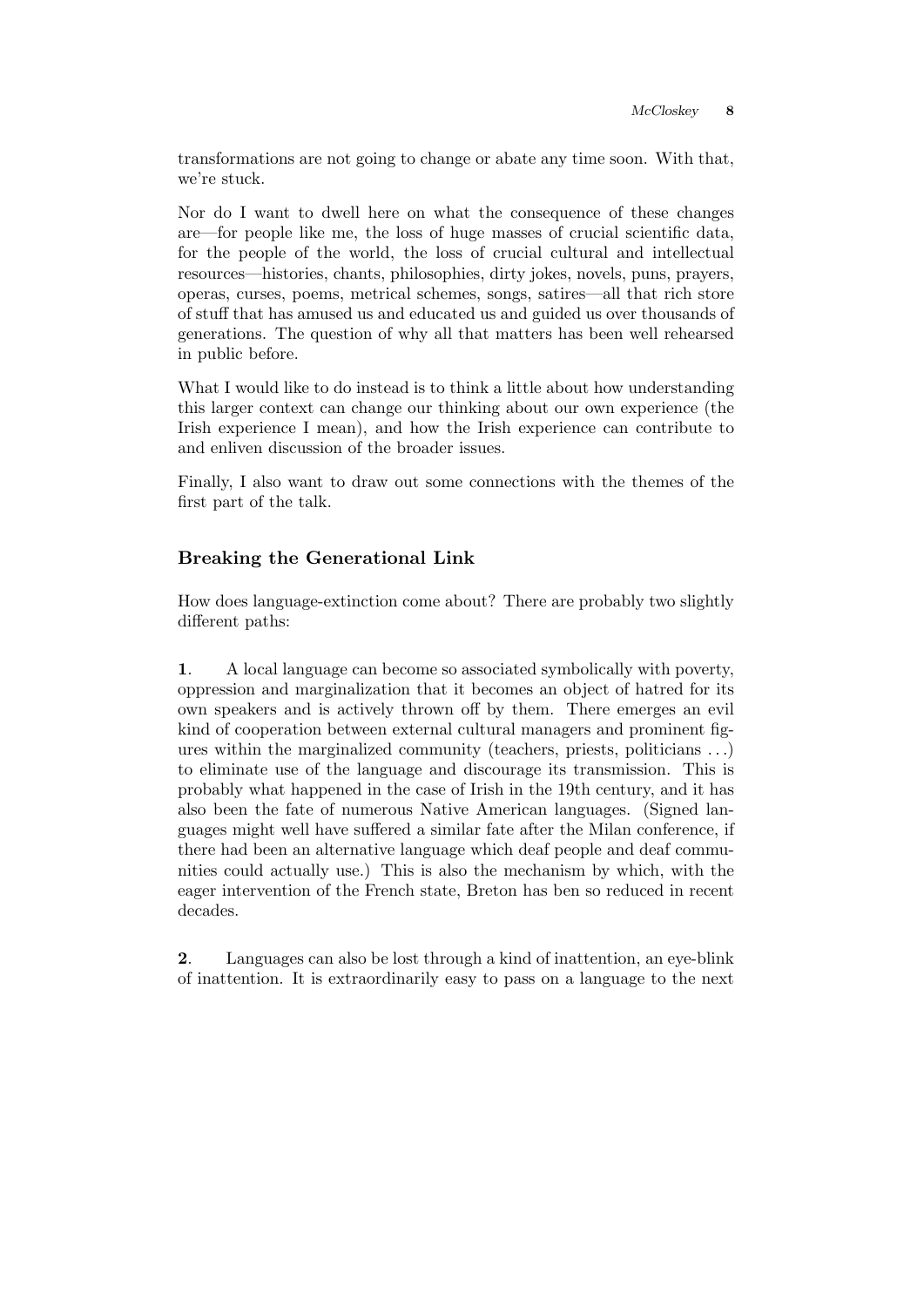generation. In the absence of external social pressures, the effort required is not to pass it on. For that very reason (and for reasons alluded to in the first part of the talk), it is very easy to take for granted that one's first language will be transmitted to children. If parents are eager to provide the benefits of some powerful and accessible language to their children, they may well deliberately choose to speak that language (Russian, Chinese, English whatever) to their children. In so doing, they will often simply take for granted that those childrem will still learn the local language. After all, their children are members of the community, and the local language is a community language. How then could they fail to learn that language? Parents in this situation often look around when their children are in their teens and suddenly and to their surprise recognize that their children now know only the outside (powerful) language. And they will also often come to see that, because their friends, relatives and neighbours had made similar decisions, there is a whole generation of children in the community who know little or nothing of its original language. It has become the old people's language.

And at that point it is too late. The window of opportunity has closed and a crucial intergenerational link has been broken—that link which is in one sense so robust, flexible and easily maintained, and at another level so vulnerable. For exactly because our remarkable ability to absorb language from our community implies a critical period (that is what biologically based abilities are like), that crucial intergenerational link, once broken, has been broken forever. In such situations, very complete linguistic shifts can happen with great speed; 10 years is all it takes—the length of time it takes for a generation of children to grow beyond the critical window of opportunity, and for true native ability in the community language to be forever lost to them.

I have seen this happen in a number of places in the world, and read accounts of many more.

There is something sad and ironic in the truth that it is exactly that capacity which makes it so easy to pass a language on to a following generation which also renders that link so very vulnerable.

## The Irish Experience

We know something about all of this in Ireland, since we have, in official and community attempts to maintain or to 'revive' Irish, one of the earliest attempts ever to consciously organize against language decline. Because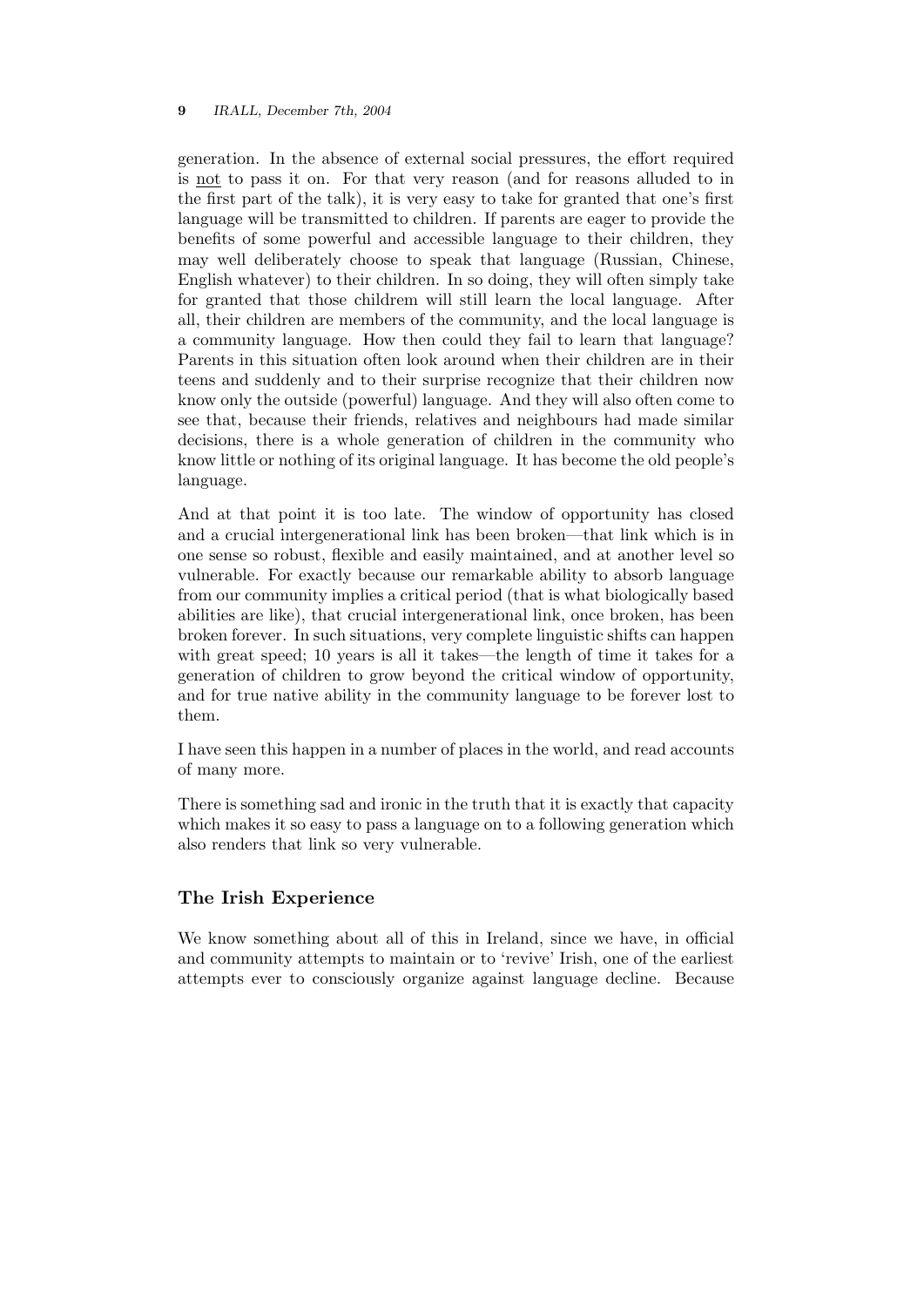of the acceleration of the forces which threaten global language extinction since 1922, many other communities have since had to tread the same path, often with their eyes set firmly on the Irish example.

In Ireland itself, the 'revival movement' is usually regarded with cynicism and taken to be a failure. This is a point of agreement which unites almost all who participate in debates about language policy and language politics; and it's fair to say, I think, that this thread of cynicism, pessimism and anger is one of the pervasive themes of Irish cultural and political life. I am myself often taken aback by the force with which these feelings are expressed.

What lies behind all this? At one level the answer is obvious. At the beginning of the maintenance effort, there was a great deal of excessive optimism and a sense that large gains could be made relatively quickly and relatively easily. That this was so is not surprising, because there were few if any models to use as guides, and there was at that point therefore no well of knowledge and experience to draw from which could guide people in the setting of realistic goals. It was not known at that time how difficult the task would turn out to be, or how difficult it is in general to work against those forces which lead to language abandonment by a community.

But heightened expectations lead quickly and inevitably to disappointment when they are not met. And that must be part of the explanation for the fog of disillusion and cynicism that covers almost all talk of language maintenance in Ireland.

But it has always seemed to me that there was something darker and less rational at play here as well. When you listen to a young man or a young woman speak with a kind of defiant and furious pride about how little Irish they know after years of schooling, you know that the language is acting as a symbolic lightning rod for feelings that will never attach to more routine subjects like geometry, chemistry or French. Some of this anger and sourness clearly grows out of a distaste for the authoritarian and parochial turn of mind with which language activism in Ireland has been, fairly or unfairly, associated (witness Hugo Hamilton's chilling memoir The Speckled People for instance). But it is equally clear, I think, that such feelings grow and flourish in the long, long, long postcolonial shadow.

Whatever its source, the theme of failure is strong and constant in almost all discussions of Irish in Ireland.

When you take a longer and colder view, however, and look at the matter more soberly, what you find, I think, is that the effort to maintain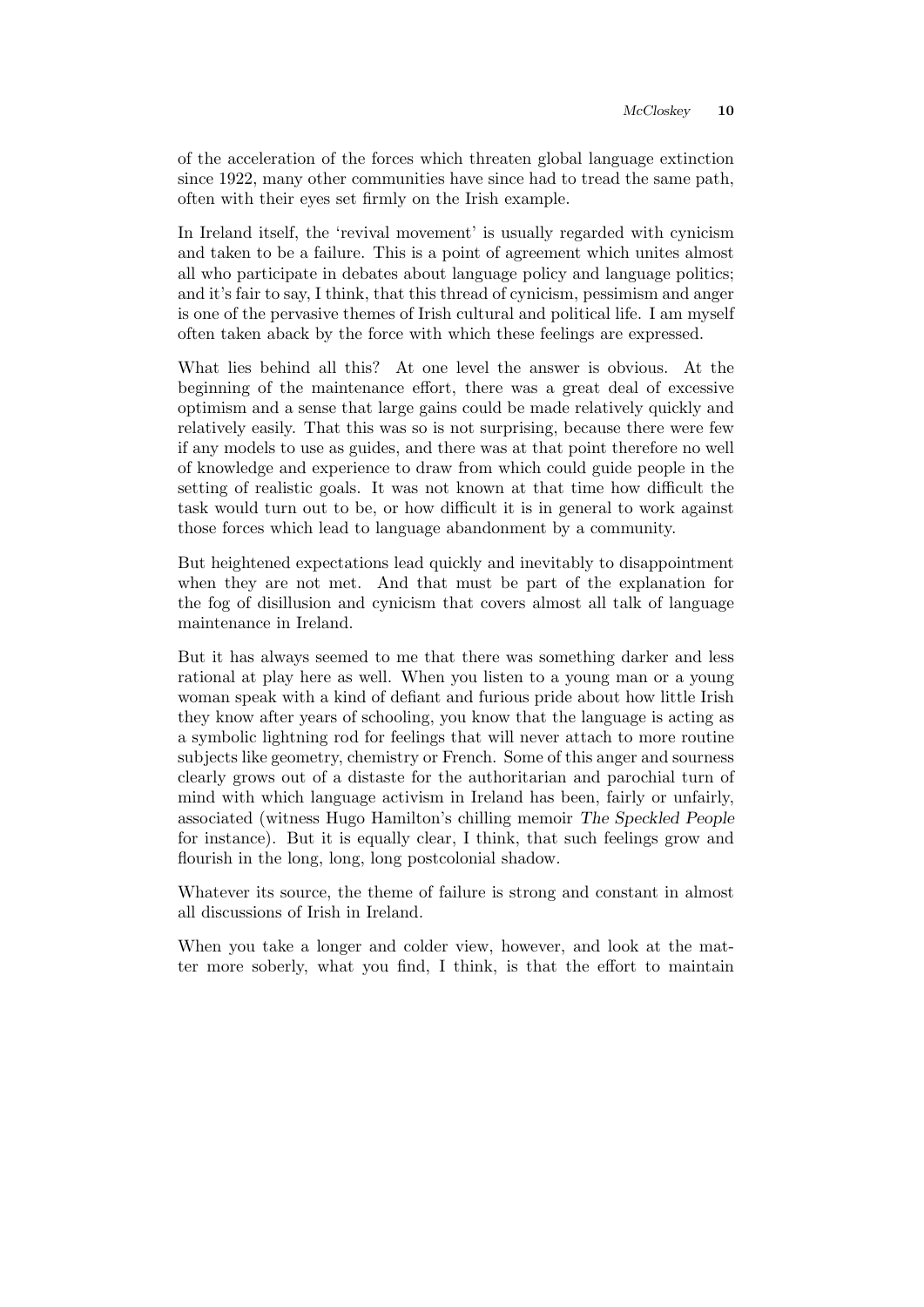Irish emerges as one of the more successful efforts so far in the business of language-revival. It is in fact the single most successful instance of language revival or maintenance known to me (the very strange and complex case of Hebrew set aside for the moment). What is un-paralleled in the Irish situation is not what has happened in Gaeltacht communities, but rather the creation of a large, active, creative and energetic second language community, a community now many times larger than the traditional Gaeltacht. The social and cultural trappings of that community are varied and interesting (in music, literature, journalism, broadcasting, humour . . .) and being part of it is a lively and interesting business. I know of no parallels to this situation anywhere else in the world.

In the face of that truth, it is really important not to give in to easy optimism. All communities of Irish speakers face great difficulties, and it is rational to take the bleak view that the Irish experience reveals nothing except what the limits of the possible are in the area of language maintenance. Nevertheless, what has been achieved is real enough and it deserves to be celebrated and thought about carefully. When we think it through, there are a number of questions we can ask.

How was it done? Clearly, it was a community (rather than an official) achievement. The crucial actors have been parents and teachers, and among the crucial institutions have been the Gaelscoileanna and the  $coláistí samhraidh$ . More often than not, whatever was achieved was achieved in spite of, rather than thanks to, the efforts of the state (whose actions have often been shameful—as in the closing of the Coláistí Ullmhúcháin, the resistance to parents' groups trying to set up Irish-medium schools, or the inexplicable failure to provide public services in Irish to Gaeltacht communities). Maybe the most important single part of the community effort has been the epic feats of hospitality performed by Gaeltacht communities, as they open their houses, schools and communities to students from outside the community each summer—efforts that were perhaps self-sacrificial in that the influx of thousands of English speakers stretched already fragile linguistic communities to the limits of tolerance.

Does it matter that we recognize this achievement for what it is? Well, perhaps that realization might help dissipate the corrosive smell of defeatism and negativity that continues to envelope the maintenance effort and which distorts almost all public discussion of the issues (already hopelessly distorted, in my opinion, by the postcolonial legacy).